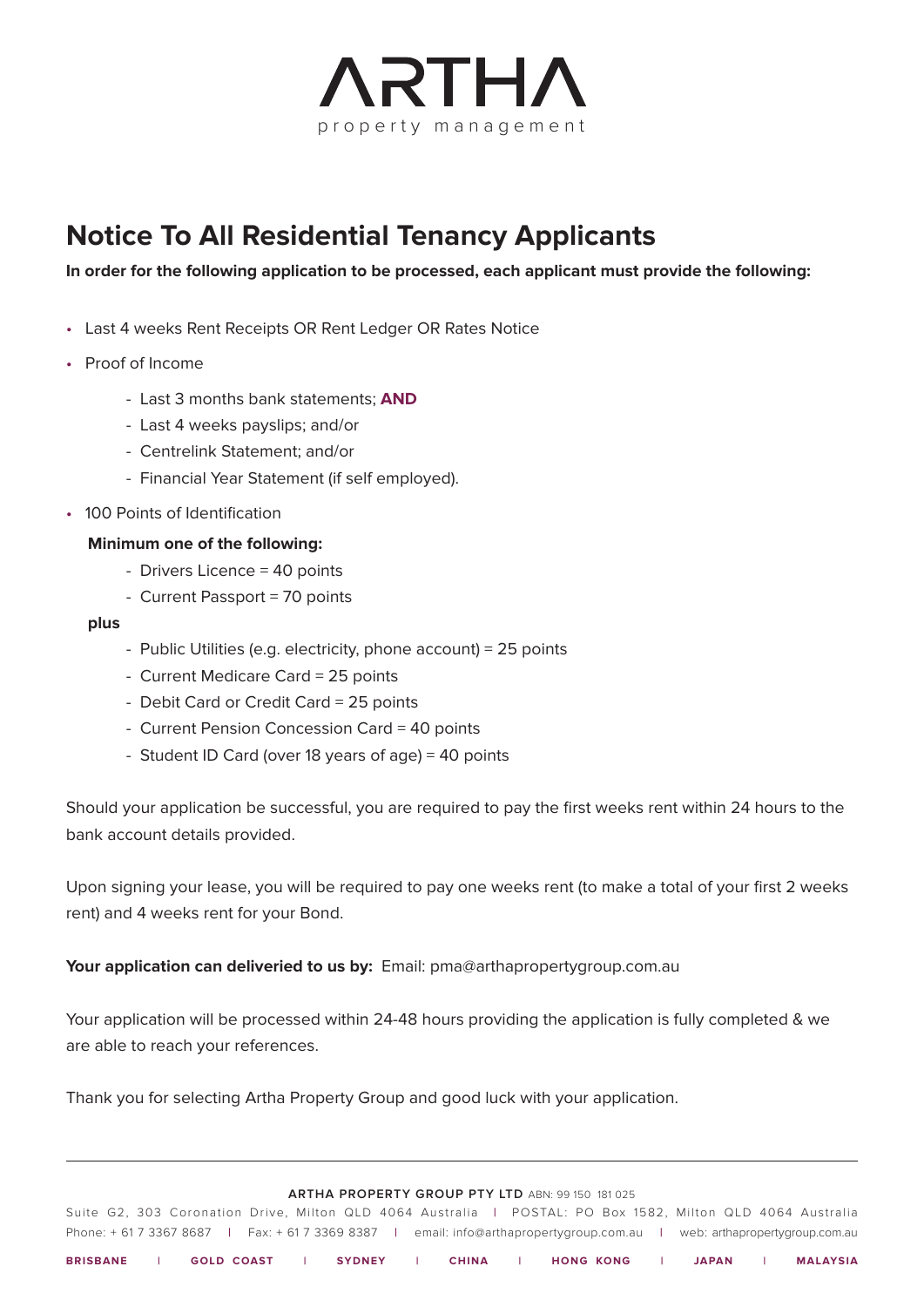

# **Application for Tenancy**

| <b>Details</b>                     | Address applying for                                              |                  |  |  |  |  |  |
|------------------------------------|-------------------------------------------------------------------|------------------|--|--|--|--|--|
|                                    | <b>Lease Commencement Date</b><br>Lease term:                     | months           |  |  |  |  |  |
|                                    | Bond: \$<br>Rent: \$                                              | (4weeks rent)    |  |  |  |  |  |
| <b>Applicant 1</b>                 | Name:                                                             | Ph (H):          |  |  |  |  |  |
| <b>Details</b>                     | Email:                                                            | Ph (W):          |  |  |  |  |  |
|                                    | Date of Birth:                                                    | PH (M):          |  |  |  |  |  |
|                                    | Drivers Licence / 18+ card no:                                    |                  |  |  |  |  |  |
| <b>Applicant 2</b>                 | Name:                                                             | $Ph(H)$ :        |  |  |  |  |  |
| <b>Details</b>                     | Email:                                                            | Ph (W):          |  |  |  |  |  |
|                                    | Date of Birth                                                     | PH (M):          |  |  |  |  |  |
|                                    | Drivers Licence / 18+ card no:                                    |                  |  |  |  |  |  |
| <b>Applicant 1</b>                 | <b>Current Address:</b>                                           |                  |  |  |  |  |  |
| <b>History</b>                     | Situation:<br>Renting<br>Owned<br>Othe<br><b>Other Situation:</b> |                  |  |  |  |  |  |
|                                    | Period of Occupancy / Tenancy:                                    |                  |  |  |  |  |  |
|                                    | Landlord / Agent details of this premises (if applicable)         |                  |  |  |  |  |  |
|                                    | Name:                                                             | Ph:              |  |  |  |  |  |
|                                    | Rent per week: \$                                                 | Fax:             |  |  |  |  |  |
|                                    | Reason for leaving:                                               |                  |  |  |  |  |  |
|                                    | <b>Previous Adddress:</b>                                         |                  |  |  |  |  |  |
|                                    | Other<br>Situation:<br>Renting<br>Owned                           | Other Situation: |  |  |  |  |  |
|                                    | Period of Occupancy / Tenancy:                                    |                  |  |  |  |  |  |
|                                    | Landlord / Agent details of this premises (if applicable)         |                  |  |  |  |  |  |
|                                    | Name:                                                             | Ph:              |  |  |  |  |  |
|                                    | Rent per week: \$                                                 | Fax:             |  |  |  |  |  |
|                                    | Reason for leaving:                                               |                  |  |  |  |  |  |
| <b>Applicant 2</b>                 | <b>Current Address:</b>                                           |                  |  |  |  |  |  |
| <b>History</b>                     | Situation:<br>Renting<br>Owned<br>Other                           | Other Situation: |  |  |  |  |  |
| If same as Applicant               | Period of Occupancy / Tenancy:                                    |                  |  |  |  |  |  |
| 1 please tick this box             | Landlord / Agent details of this premises (if applicable)         |                  |  |  |  |  |  |
| and proceed to the<br>next section | Name:                                                             | Ph:              |  |  |  |  |  |
|                                    | Rent per week: \$                                                 | Fax:             |  |  |  |  |  |
|                                    | Reason for leaving:                                               |                  |  |  |  |  |  |
|                                    | <b>Previous Address:</b>                                          |                  |  |  |  |  |  |
|                                    | Renting<br>Owned<br>Other<br>Situation:                           | Other Situation: |  |  |  |  |  |
|                                    | Period of Occupancy / Tenancy:                                    |                  |  |  |  |  |  |
|                                    | Landlord / Agent details of this premises (if applicable)         |                  |  |  |  |  |  |
|                                    | Name:                                                             | Ph:              |  |  |  |  |  |
|                                    | Rent per week: \$                                                 | Fax:             |  |  |  |  |  |
|                                    | Reason for leaving:                                               |                  |  |  |  |  |  |
|                                    |                                                                   |                  |  |  |  |  |  |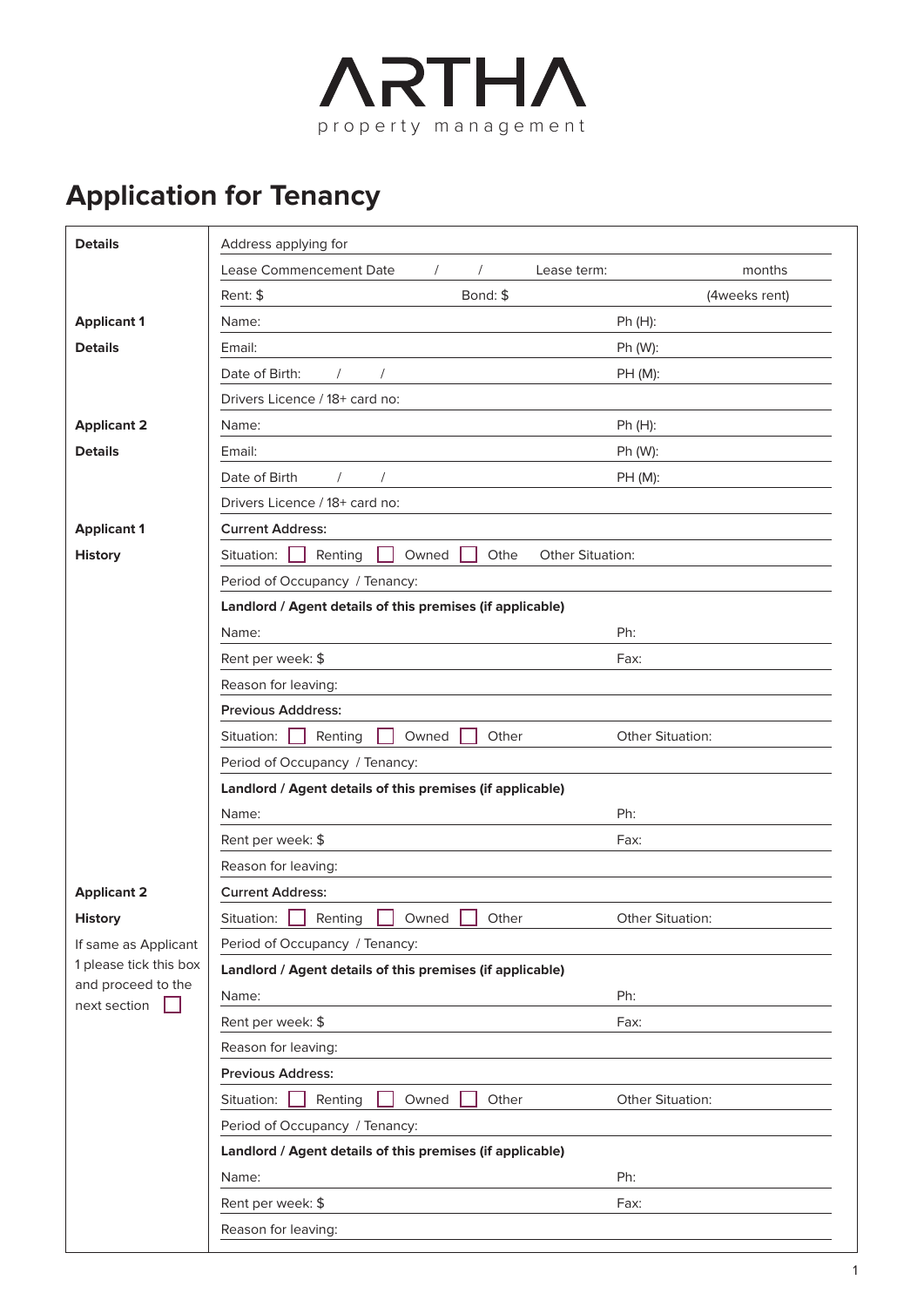| <b>Applicant 1</b>                     | <b>Current Occupation:</b>                                                                                                                                               |            |                       |                                                                                                                             |            |
|----------------------------------------|--------------------------------------------------------------------------------------------------------------------------------------------------------------------------|------------|-----------------------|-----------------------------------------------------------------------------------------------------------------------------|------------|
| Employment                             | Employer / Business Name &/or Centrelink Details:                                                                                                                        |            |                       |                                                                                                                             |            |
|                                        | Employers start date:                                                                                                                                                    |            |                       | Weekly Income: \$                                                                                                           | Net Amount |
|                                        | Employers Name:                                                                                                                                                          |            |                       | Title:                                                                                                                      |            |
|                                        | Ph:                                                                                                                                                                      |            |                       | Your employer will be contacted to confirm employment                                                                       |            |
|                                        | Previous Occupation: (if current occupation is less then 12 months)                                                                                                      |            |                       |                                                                                                                             |            |
|                                        | Employer / Business Name &/or Centrelink Details:                                                                                                                        |            |                       |                                                                                                                             |            |
|                                        | Employers start date:                                                                                                                                                    | $\prime$   | $\prime$              | Weekly Income: \$                                                                                                           | Net Amount |
|                                        | Employers Name:                                                                                                                                                          |            |                       | Title:                                                                                                                      |            |
|                                        | Ph:                                                                                                                                                                      |            |                       |                                                                                                                             |            |
| <b>Applicant 2</b>                     | <b>Current Occupation:</b>                                                                                                                                               |            |                       |                                                                                                                             |            |
| <b>Employment</b>                      | Employer / Business Name &/or Centrelink Details:                                                                                                                        |            |                       |                                                                                                                             |            |
|                                        | Employers start date:                                                                                                                                                    | $\sqrt{2}$ |                       | Weekly Income: \$                                                                                                           | Net Amount |
|                                        | Employers Name:                                                                                                                                                          |            |                       | Title:                                                                                                                      |            |
|                                        | Ph:                                                                                                                                                                      |            |                       | Your employer will be contacted to confirm employment                                                                       |            |
|                                        | Previous Occupation: (if current occupation is less then 12 months)                                                                                                      |            |                       |                                                                                                                             |            |
|                                        | Employer / Business Name &/or Centrelink Details:                                                                                                                        |            |                       |                                                                                                                             |            |
|                                        | Employers start date:                                                                                                                                                    |            |                       | Weekly Income: \$                                                                                                           | Net Amount |
|                                        | Employers Name:                                                                                                                                                          |            |                       | Title:                                                                                                                      |            |
|                                        | Ph:                                                                                                                                                                      |            |                       |                                                                                                                             |            |
| <b>Occupants</b>                       | Number of Adults:                                                                                                                                                        |            | Number of Dependents: | Age of Dependents                                                                                                           |            |
|                                        | Full name/s of adults and unaccompanied minor/s to reside on premises                                                                                                    |            |                       |                                                                                                                             |            |
| <b>Applicant 1</b>                     | Personal Referee:                                                                                                                                                        |            |                       |                                                                                                                             |            |
| <b>Referees</b>                        | Ph:<br>1. Name:                                                                                                                                                          |            |                       |                                                                                                                             |            |
| (all referees should<br>not be related | Relationship:                                                                                                                                                            |            |                       |                                                                                                                             |            |
| to you)                                | Ph:<br>2. Name:                                                                                                                                                          |            |                       |                                                                                                                             |            |
|                                        | Relationship:                                                                                                                                                            |            |                       |                                                                                                                             |            |
| <b>Applicant 2</b>                     | Personal Referee:                                                                                                                                                        |            |                       |                                                                                                                             |            |
| <b>Referees</b>                        | Ph:<br>1. Name:                                                                                                                                                          |            |                       |                                                                                                                             |            |
| (all referees should<br>not be related | Relationship:                                                                                                                                                            |            |                       |                                                                                                                             |            |
| to you)                                | 2. Name:                                                                                                                                                                 |            |                       | Ph:                                                                                                                         |            |
|                                        | Relationship:                                                                                                                                                            |            |                       |                                                                                                                             |            |
| <b>Applicant 1</b>                     | Next of Kin:                                                                                                                                                             |            |                       |                                                                                                                             |            |
| <b>Emergency</b>                       | Ph:<br>Name:                                                                                                                                                             |            |                       |                                                                                                                             |            |
| <b>Contact</b>                         | Address:                                                                                                                                                                 |            |                       |                                                                                                                             |            |
|                                        | normal contact details are not responding                                                                                                                                |            |                       | Note: This information is required in case we need to contact you as a matter of urgency arising from your tenancy and your |            |
| <b>Applicant 2</b>                     | Next of Kin:                                                                                                                                                             |            |                       |                                                                                                                             |            |
| <b>Emergency</b>                       | Ph:<br>Name:                                                                                                                                                             |            |                       |                                                                                                                             |            |
| <b>Contact</b>                         | Address:                                                                                                                                                                 |            |                       |                                                                                                                             |            |
|                                        | Note: This information is required in case we need to contact you as a matter of urgency arising from your tenancy and your<br>normal contact details are not responding |            |                       |                                                                                                                             |            |
| <b>Pets</b>                            | Type/Breed:<br>How many:                                                                                                                                                 |            |                       |                                                                                                                             |            |
| <b>Use of Premises:</b>                | Will the premises be used for business purposes?<br>No<br>Yes                                                                                                            |            |                       |                                                                                                                             |            |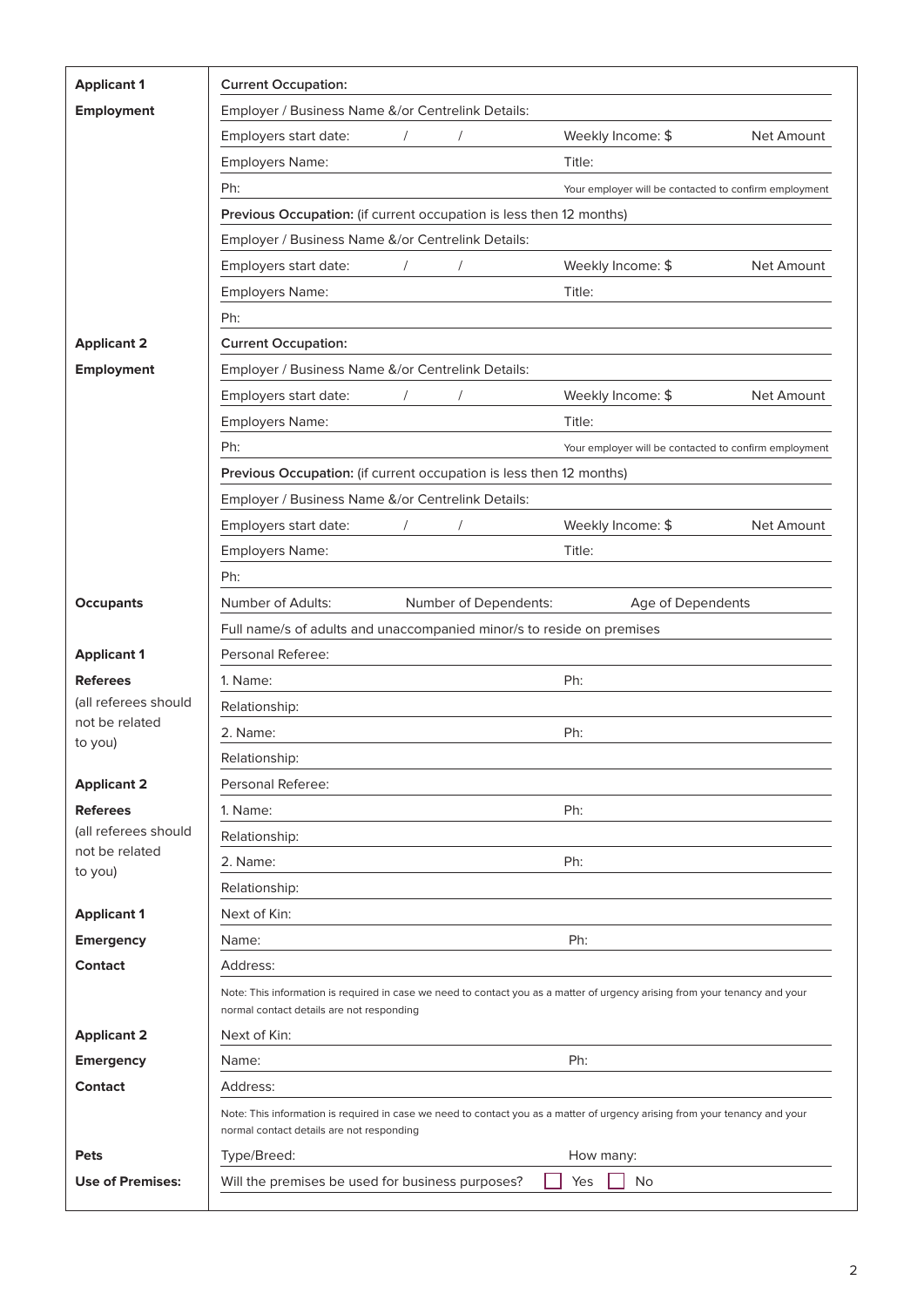## **Declaration**

I/we the Applicant/s declare that the above information is true and correct and that the information supplied was on my own free will. I /we acknowledge that the personal contents insurance is not covered under any lessor insurance and understand that it is my responsibility to insure my own personal belongings. I understand that you as the agent/lessor have collected this information for the purpose of determining whether I am suitable tenant for the property – in particular to check my identification, my ability to care for the property, my character and my credit worthiness. For such purpose, I authorise you to contact the persons named in this application and to undertake such inquiries and searches (including tenancy data bases searches) as you consider reasonably necessary in doing so, I understand that the relevant third parties, I acknowledge and accept that if this application is denied, the agent is not legally obliged to provide reasons why, I also consent and understand that should my tenancy be accepted and upon commencement of the tenancy agreement, there may be cause for the agent/lessor to pass my details onto others which may include (but is not limited to) insurance companies, body corporate, contractors, other real estate agents, salespeople and tenancy default databases, referrer to Tribunals or Courts having jurisdiction seeking orders of remedies to provide future rental references to other asset managers/owners.

|                         | I/we wish to undertake a tenancy of a period of | $\,$ to commence on the $\,$                                                    |  |
|-------------------------|-------------------------------------------------|---------------------------------------------------------------------------------|--|
| At a rental price of \$ |                                                 | per week. I understand that I am to pay the rental bond of                      |  |
|                         |                                                 | on or before I take possession of the premises and signing a tenancy agreement. |  |

I/we acknowledge that we have read the privacy policy of the agent stated on this application.

## $\Box$  Yes  $\Box$  No

I/we acknowledge that the lessor or agent will disclose personal information to TICA Tenancy Control Pty Ltd to assess the risks to our clients and verify the details provided in your tenancy application.

### $\Box$  Yes  $\Box$  No

I/we acknowledge that the tenant/s is bound by this application immediately upon communication of the lessor or the agents acceptance of it. I/we agree that should I/we decide to pull out of this application once we have been accepted, I/we agree to pay Artha Property Group Pty Ltd one week rent plus GST within 7 days from date of acceptance of the application.



If you fail to provide personal information and do not consent to the issues set out above we cannot properly assess the risk to our client or carry out our duties as an asset manager. Consequently we cannot provide you with the property you requested to rent.